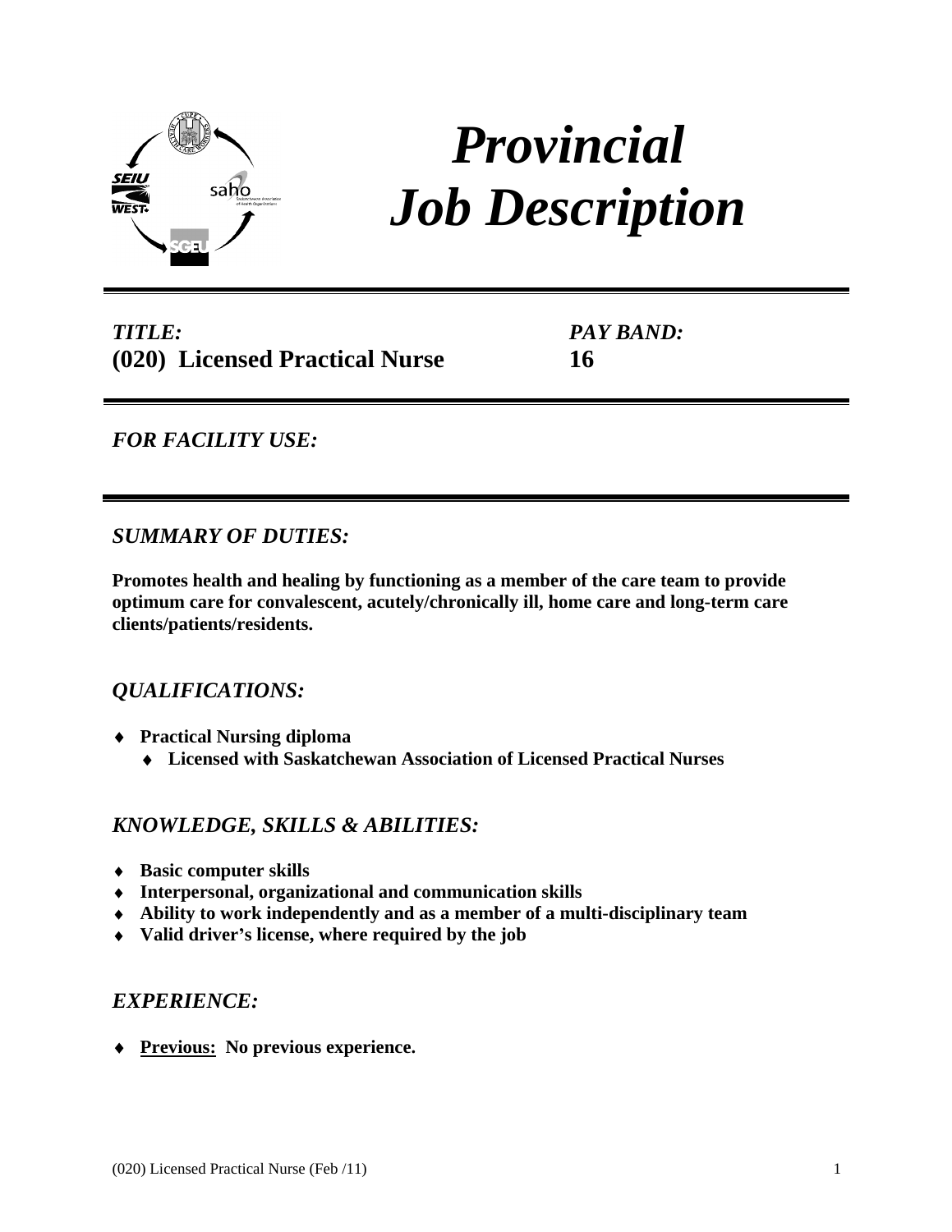# *KEY ACTIVITIES:*

- **A. <u>Direct Patient Care</u><br>◆ Applies critical thinking and clinical judgement in health assessments and throughout nursing process.**
- **Assists physician with procedures, where required.**
- **Contributes in the development of nursing care plans.**
- **Provides direct patient care by following nursing care plans and protocols.**
- **Accepts, transcribes and initiates physician orders (e.g., telephone orders, accompanying physician on rounds).**
- **Observes, reports and records physical and psychological observations/changes in patient condition.**
- **Assists with/provides personal hygiene to clients/patients/residents.**
- **Collects specimens (e.g., urine, stool and sputum, swabs for antibiotic-resistant organisms [ARO]) and transports to lab.**
- **Ensures proper nutrition and hydration (e.g., assist/feed, nasogastric, gastrostomy).**
- **Provides respiratory and airway care (e.g., tracheostomy, suctioning, oxygen therapy, chest percussion, ventilator).**
- **Provides pre- and post-operative care (e.g., preparation for surgery, dressing changes, removing sutures/clips/staples, cast care).**
- **Provides interventional and therapeutic treatments, where required (e.g., wound care, nasogastric catheters, traction, non-stress testing, fetal monitoring, dialysis).**
- **Coordinates activities of other staff/departments/facilities in providing tests/care.**
- **Provides bowel and bladder care (e.g., enemas, suppositories, catheters, colostomies).**
- **Maintains asepsis of all equipment and surroundings.**
- **Assists with mobility and/or transfers of clients/patients/residents.**
- **Monitors blood glucose and takes appropriate action.**
- **Provides care and maintenance of Central Lines, Peripherally Inserted Central Catheter (PICC) lines and portacaths (e.g., give blood and blood products), where required.**
- **Monitors, interprets and records vital signs (e.g., blood pressure, temperature, pulse, respirations, oxygen saturations, attaches cardiac monitors and telemetry devices).**
- **Supports/assists clients/patients/residents in meeting their spiritual needs.**
- **Promotes the emotional well-being of clients/patients/residents, monitors and manages their behaviour as outlined by care plans.**
- **Promotes good communication with clients/patients/residents and their support system.**
- **Performs post-mortem care (e.g., pronouncement of death).**
- **May perform phlebotomy, where required.**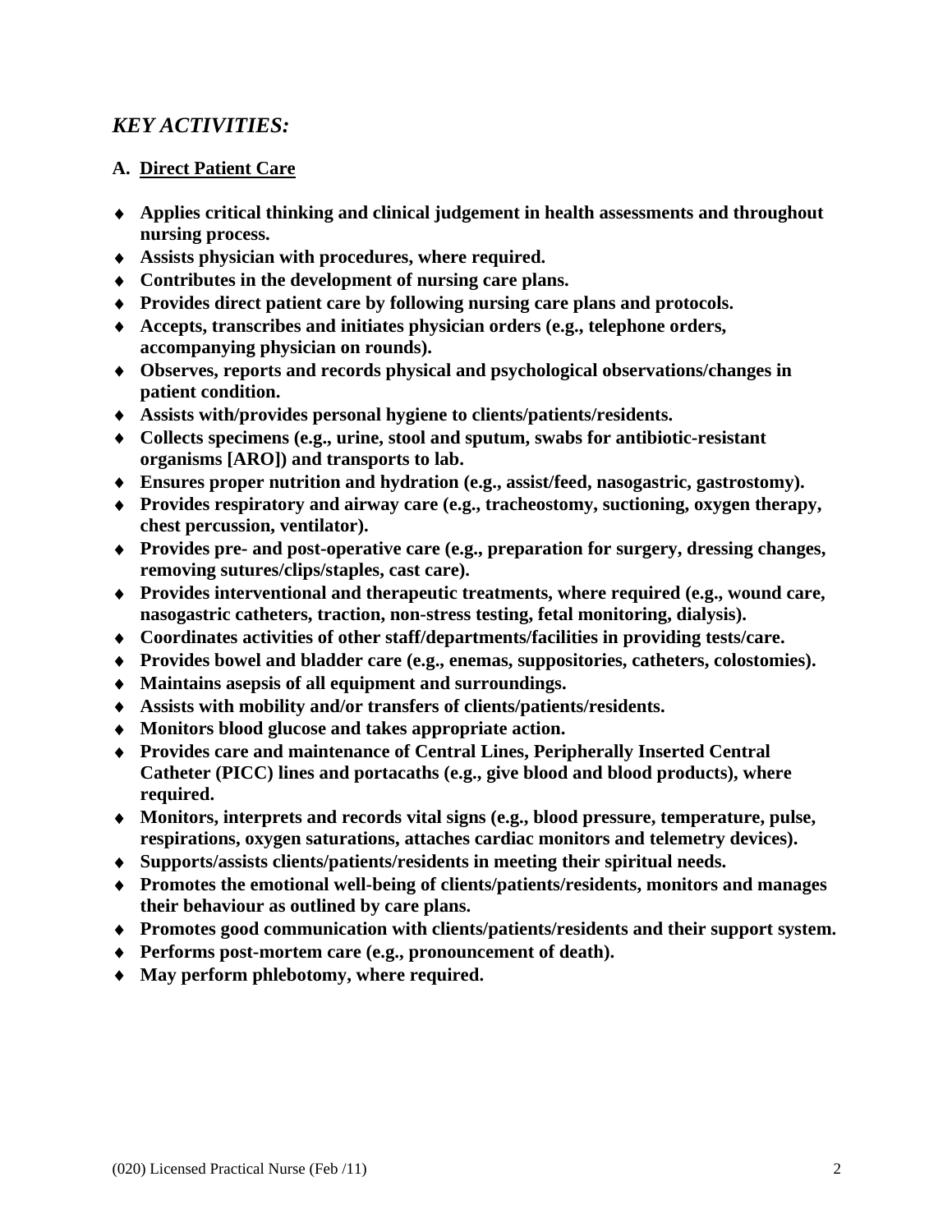#### **B. Medication Administration**

- **Administers and records medications (e.g., oral, subcutaneous, pulmonary, rectal, intramuscular).**
- **Initiates, administers and maintains intravenous therapy (e.g., flow rate, site integrity).**
- **Pre-loads dosettes, where required.**
- **Ensures accurate accounting of narcotics (e.g., counting, recording).**

- **€. <u>Indirect Patient Care</u><br>♦ Completes admission/transfer/discharge forms.**
- **Records information in clients/patients/residents chart.**
- **Participates in shift report.**
- **Informs care team of clients/patients/residents current status.**
- **Makes beds, empties hampers, re-stocks supplies, cleans equipment and tidies room.**
- **Completes transfer/lift/repositioning assessment and posts appropriate logos.**
- **Assists/porters clients/patient/residents to activities, appointments, outings, where required by the job.**

- **D. Education and Evaluation Provides client/patient/resident education (e.g., diabetic care, colostomy care***,* **palliative, self-catheterization, post-natal care).**
- **Provides pre-operative and post-operative education.**
- **Explains and reassures clients/patients/residents/families of procedures/equipment.**
- **Provides occasional guidance to the primary function of others, including training.**

#### **E. Related Key Work Activities**

- **Orders/receives medication from Pharmacy.**
- **Maintains inventory and supplies (e.g., code carts).**
- **Performs data entry, where required by the job.**
- **Cleans instruments, makes bundles and autoclaves (e.g., suture/dressing sets), where required by the job.**
- **Notifies maintenance of required repairs to equipment.**
- **Participates in Quality Improvement programs as required by local protocols.**
- **Answers phones, takes messages, photocopies/faxes physician orders and reports, as necessary.**
- **Communicates and participates in emergent situations as per protocols (e.g., code blue, code white, death, fire, disaster).**